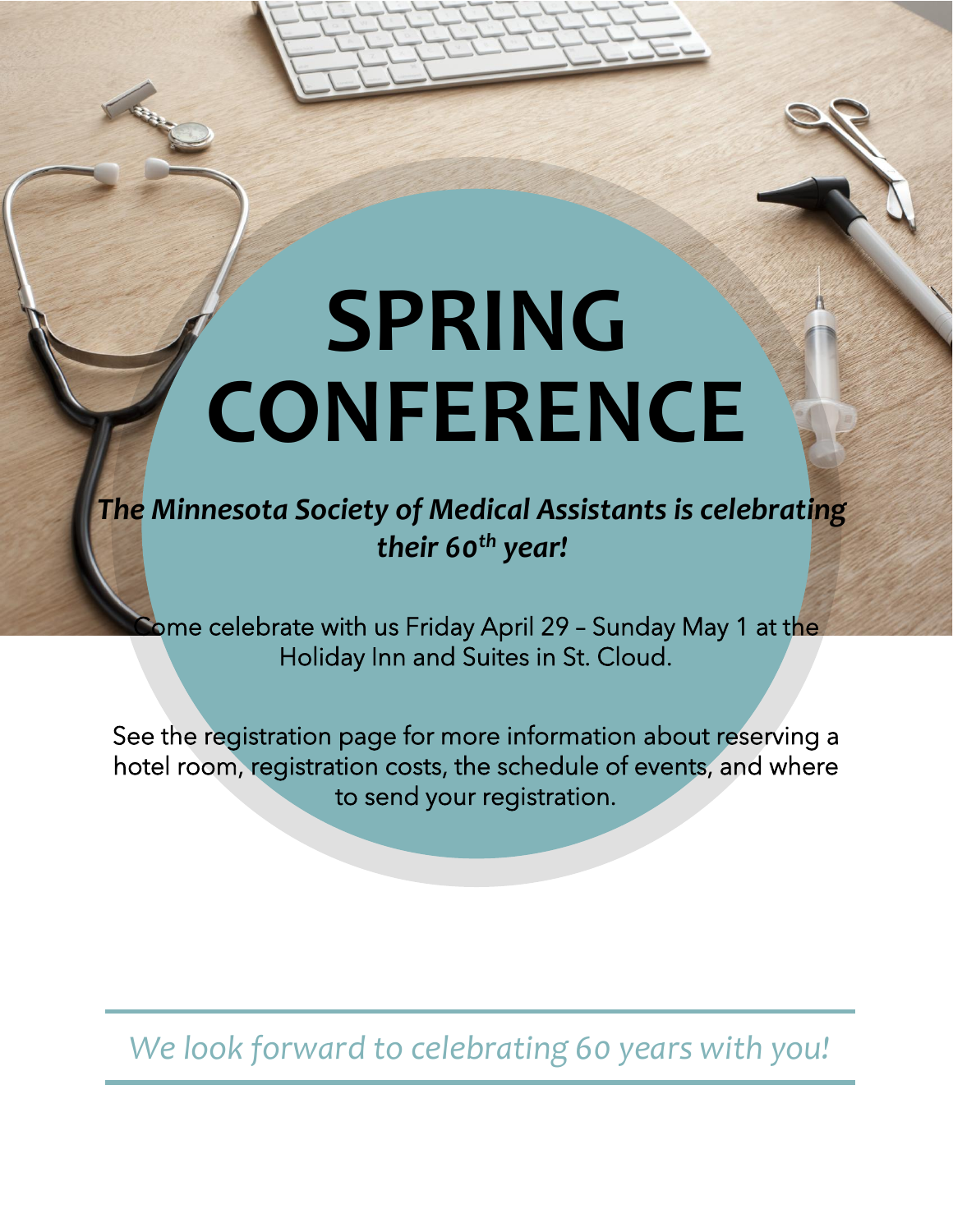## **Schedule of Events**

I

### **Friday April 29**

5:00pm – 6:00pm Social Hour/Registration

6:00pm – 8:00pm "I am a Lotter, what are you?" Lisa Ludescher, B.S., CMA (AAMA), will discuss the benefits of understanding different personality types in the workplace. (2 G)

#### **Saturday April 30**

6:45am-7:45am Registration & Breakfast

8:00am – 10:00am "Beyond Seizure Response: Epilepsy Treatments, Syndromes, and Impact on Day-to-Day Living," Amy Haugen (2 CG)

10:00am – 12:00pm "The World at Your Doorstep," Allison Gladys, MD will discuss emerging and re-emerging infectious pathogens. (2 CG)

> 12:00pm – 1:45pm Lunch & State meeting

2:00pm – 3:00pm "Health, Humor and Happiness," Norm Barnhart (1 G)

3:00pm – 4:00pm "Consumed When Food is on the Brain," Emily Fox, CMA (AAMA) (1 G)

4:00pm – 5:00pm "Self-Care for the Caregiver," Amy Reisenberg, MDiv, Staff Chaplain (1 G)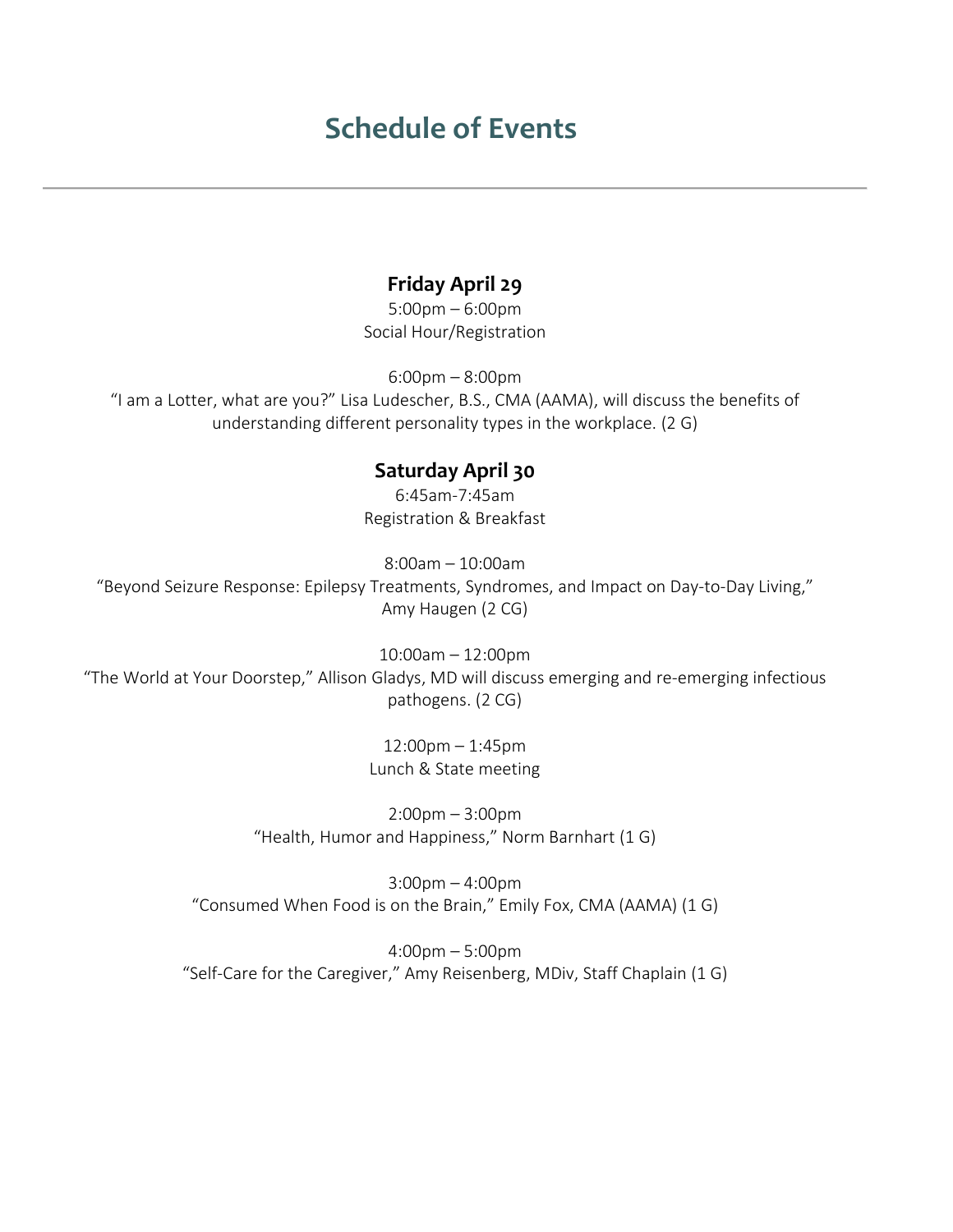# **Schedule of Events**

#### *Sunday May 1*

6:45am-7:45am Registration & Breakfast

8:00am – 9:00am "Looking Forward," Carrie Grace (1 G)

9:00am – 10:00am "The Changing Landscape of Quality Care and Patient Complexity: Quality Metrics, Registry Management, and Patient Complexity Capture," Gregory Dukinfield, MD (1 AG)

> 10am-10:30am Break

10:30am-11:30am

"The Skinny of Obesity and Weight Loss," Jeffery Baker, MD is a weight loss surgeon who will discuss obesity and the different surgical operations. (1 GC)